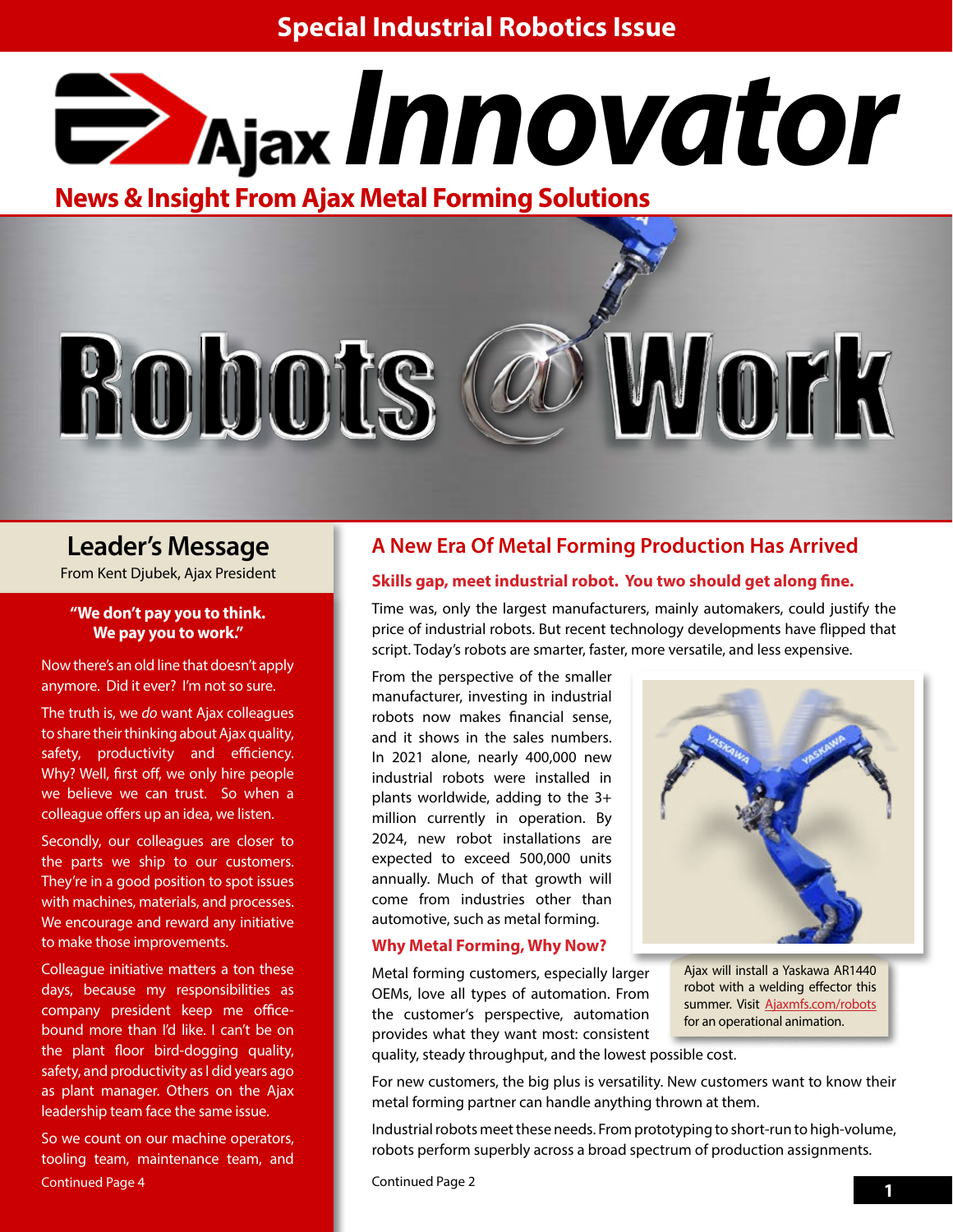# **Upcoming Ajax Events**

Meet Ajax Vice President of Sales Don Wellman and Sales Engineer Jayson Marcott at these industry events:

### **Design 2 Part Shows:**

- **\* Minneapolis, MN**
- **\* Greenville, SC**

The Ajax crew will bring along all of our latest parts to display at Midwest and Southeast Design2Part shows.



Minneapolis Convention Center

## **2023 AHR Expo February 6 - 8, 2023 Georgia World Congress Center Atlanta, GA**

Held in conjunction with the ASHRAE Winter Conference, the AHR Expo is America's largest industry trade event dedicated to HVACR professionals. Register at ahrexpo.com.



Georgia World Congress Center

# **A New Era (cont.)**

"We've invested heavily in new automation over the years," said Ajax Vice President of Sales and Marketing Don Wellman. "Our stamping and fabrication groups have both seen significant machinery upgrades lately. But we've been more cautious in our approach to industrial robots. We've tracked robot evolution, and it's impressive. But historically, there's always been good reasons to tap the brakes."

Investing in people, Don said, has always been the priority. "Investing in workforce training has a longer-lasting return," he said. "A fully-trained and experienced metal forming pro can perform at a high level for decades and can lead and inspire teams and teach important skills to youngsters. Robots can't do that."



The first industrial robot, called Unimate, was installed at GM's Inland Fisher Guide Plant in New Jersey in 1961. It was a pick and place robot that transferred hot, die-cast auto parts into a cooling pool. Unimate operated for ten years and is now on display at the Smithsonian.

Secondly, as the saying goes, timing is everything. "Technology is the big robot industry driver. Controllers, pneumatics, servo drives, and all the other gear that goes in them has improved a lot," Don said. "As that tech kept getting better and better, robots began to make sense for us. We've been patient, but the time for Ajax to get into industrial robots is now."

## **The Metal Forming Benefits of Industrial Robots**

From the metal former's perspective, the benefits of industrial robots are significant and multi-faceted. Primary among them are safety, quality, speed, versatility, and resource allocation. Here's more detail on each of these benefits:

### **1. Operator Safety**

These days, operator safety is the nut hand<sup>1</sup>. Many Ajax colleagues have been working together for years and are good friends. No one wants to see a friend get hurt. Robotics can reduce the risk of repetitive motion injury, burn, toxic inhalation, eye damage, and cutting or crushing injury. (Two thumbs up!)

There's also practical aspects: accidents and injuries can shut down production lines, resulting in late shipments to customers and increased insurance premiums. Anything Ajax can do to reduce that risk is generally worth the expense and effort.

<sup>1</sup>In poker, the "nut hand" is the strongest possible hand in a given situation and a guaranteed winner. As the story goes, in the old days, a player with such a hand might bet beyond his stake and place the nuts from his wagon wheel on the table, thus assuring other players that he would be unable to flee and would have to make good on his wager.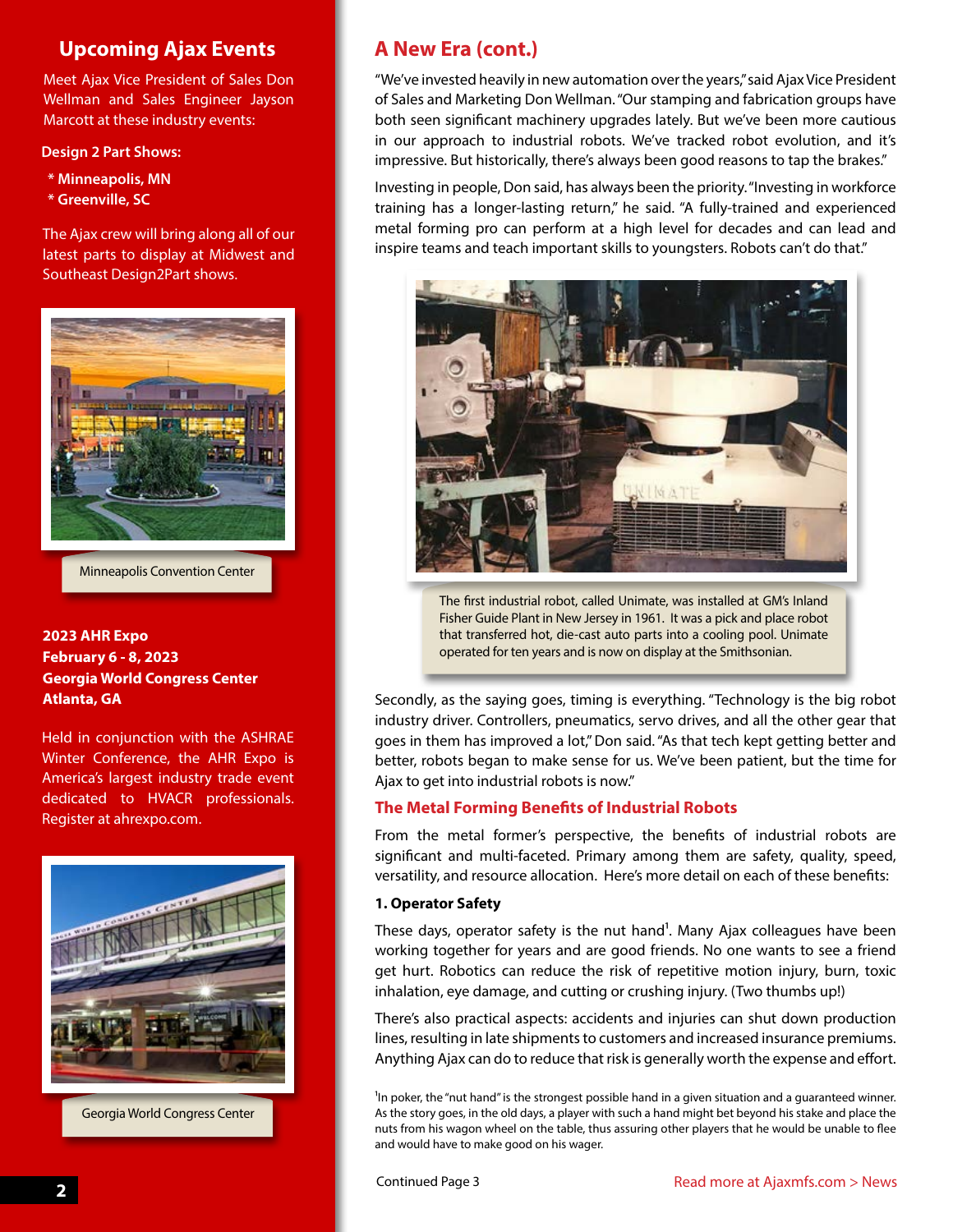#### **2. Consistent Quality**

Because robotic movements are so precise – generally within 0.02 mm of repeatable accuracy – quality issues are very rare. In fact, it's far more likely that any non-conformance is related to flaws in materials, fixtures, machine setup, or electrical power interruptions rather than the robotic machinery. Robots make few mistakes, so there's very little material waste, adding to overall efficiency.

In both production and material handling applications, industrial robots utilize end-of-arm tools (EOATs), also known as end effectors, to hold and manipulate the work. Robotic effectors, often provided separately by third-party companies, include grippers, magnets, sensors, clamps, suction cups, cameras, welding torches, sanders, and more. The third-party companies that make effectors have come a long way in the past few years and can design their products to take full advantage of the vast range of robotic capabilities.

#### **3. Production Speed**

Industrial robots are fast. The volume of parts a robot can crank out in an hour relative to manual production is truly impressive. Even moderately-sized robots offer thousands of pounds of payload capacity and a reach of 10-20 feet or more. With this kind of range, process improvement engineers can configure robotic solutions that get the job done quickly.

In addition, the fatigue that humans can experience over an eight or ten-hour shift often leads to speed reduction and mistakes. Robots can go at it 24-7 with no performance degradation.

#### **4. Versatility**

Industrial robot operating systems are much improved these days, enabling operators to program a wide variety of metal forming tasks. The custom fixtures that hold the workpieces are created in-house, adding to versatility.

Motion controllers, the brains of robots, can be scaled or adapted to meet customer needs relatively quickly. Up to four robots can be added to a single controller to multiply part production. Plus, robots can be programmed to perform multiple jobs in a single setup, reducing project transition times.

#### **5. Operator Assignment Flexibility**

When it's hard to find good colleagues (like now), robots help shorthanded shifts keep up the pace. A job that might have taken three welders can now be performed by a single robot operator, freeing two workers for other fabrication projects. That's a huge advantage, especially now.

#### **Conclusion**

The manufacturing skills gap persists, despite our best efforts to attract, educate, and grow our manufacturing workforce, making the arrival of industrial robots on the plant floor a welcome sight indeed. Robots bring safety, quality, speed, versatility and other production benefits that are too important to ignore. And for the metal forming customer: consistent conformance, on-time deliveries, and the lowest possible cost.

Yet automation success still hinges on humans. Critical thinking, problem-solving, process engineering, and fine-tuned people skills are needed to amplify the benefits of robots. It's ironic that industrial automation, often labeled a job-killer in decades past, will instead enhance and extend career opportunities for colleagues willing to learn a new skill set.

Automated production solutions such as industrial robots are a hit because they're win-win. Both Ajax and our customers will realize the benefits. By investing in industrial robots, and the people we need to engineer and operate them, Ajax is taking yet another big step toward ongoing continuous improvement and maximized customer satisfaction.



We at Ajax would like to pass along a note of thanks to our ownership group, Heartland Equity Partners, for their enthusiastic support of our ongoing investments in new machinery, automation, robotics, plant capacity, and people. Ajax is on a good track. Our partners at Heartland are making that possible.

#### **Robotic Weld Quality**

Industrial robotic welders produce consistently amazing welds. The precise movements of the robotic arm and end effector would be nearly impossible to reproduce manually.



This top-view of a pair of steel lift-off hinges provides a clear example of the precision of robotic welding. The hinge on the left was welded manually, while the hinge on the right was robotically welded. Some difference!